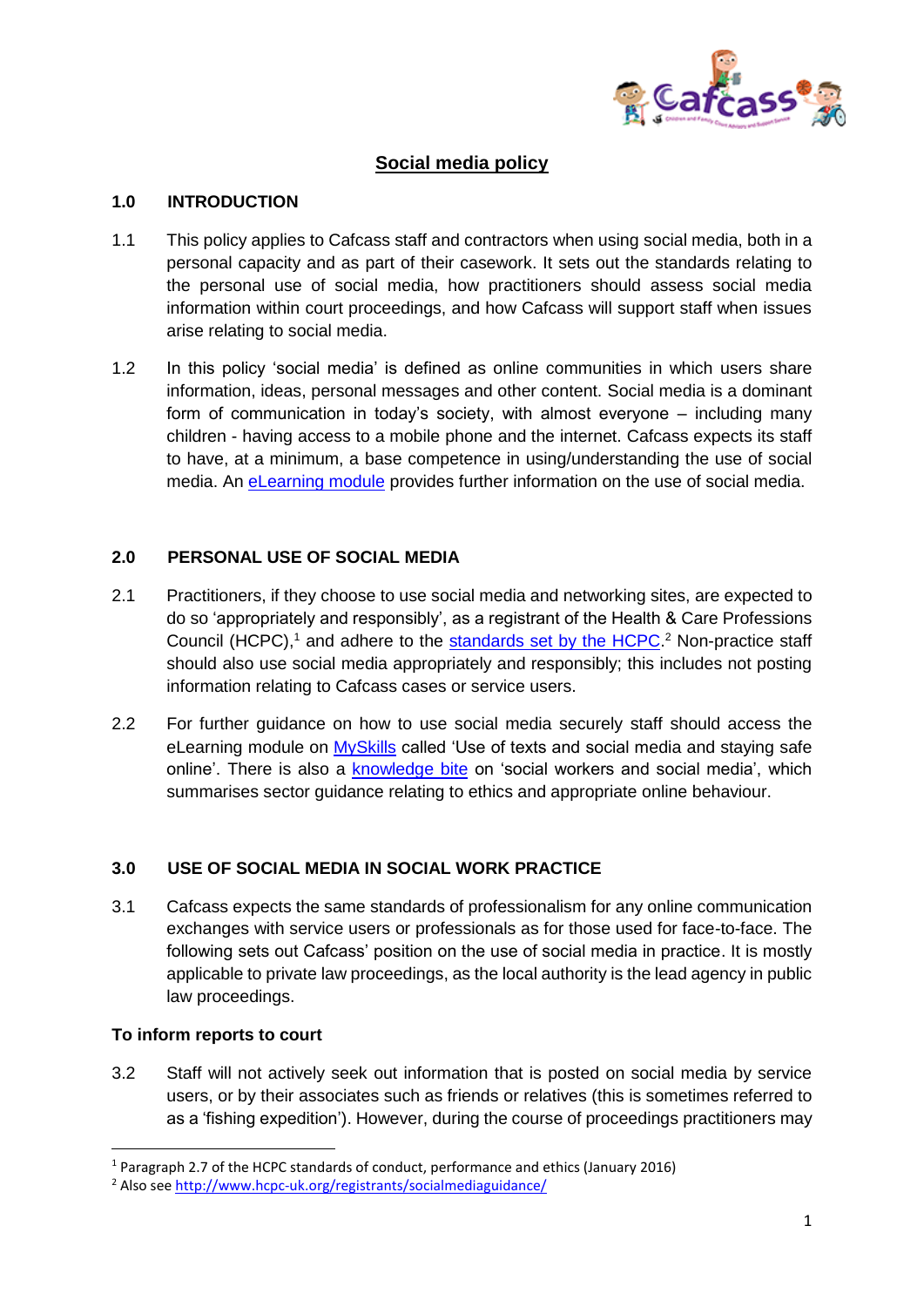be made aware of content posted online that may have a bearing on the matter before the court and the work that Cafcass has been asked to carry out.

### **Social media information**

- 3.3 Service users may present the practitioner and/or the court with information taken from social media. This could include screenshots or printouts of Facebook pages or WhatsApp conversations. Such information may be presented to prove or disprove relationships, whereabouts, behaviours, actions or knowledge. Or service users may tell a practitioner that such material exists online, but not provide any physical 'evidence'.
- 3.4 Allegations based on information taken from social media are no different to any other allegation made within proceedings. Practitioners work with unverified information every day and should assess social media information as they would any other. Specific to social media, practitioners should be aware of the complexities around authenticating online information. Screenshots and printouts can be manipulated by editing the information, and practitioners should also question the trail of how and where the information was found.

#### Case example

In the work to first hearing phone call in a private law case, a mother said that the child's father is a drug user and other adults visit his home to use drugs. She is seeking to stop the child's overnight stays with the father. After the call, the mother emailed me screenshots of the father's Facebook page, where drug use was mentioned.

In the phone call with the father, I asked about the alleged drug use. The father said he did not use drugs and neither did his friends, but some of them may have made jokes about drug use on social media.

I discussed the screenshots with a Practice Supervisor as I had no way of knowing if they were accurate. We decided the main thing was the allegation, which would be included in the safeguarding letter. I emailed the mother to let her know that I would include her concerns in the safeguarding letter, and that she may wish to raise the screenshots with the court at the first hearing.

- 3.5 Practitioners will assess whether the information is relevant to the matter in proceedings and/or child safety. Where there is risk, the Child Protection policy must be followed.
- 3.6 If the practitioner considers the information relevant to the proceedings, the practitioner will narrow down the allegations in discussions with parties, in order to raise this matter with the court. As with any other allegations, practitioners should make clear to the court that this information is unverified, so that the court can consider any representations from the parties. The court may make a finding or may direct Cafcass to undertake further work, which could include accessing the information.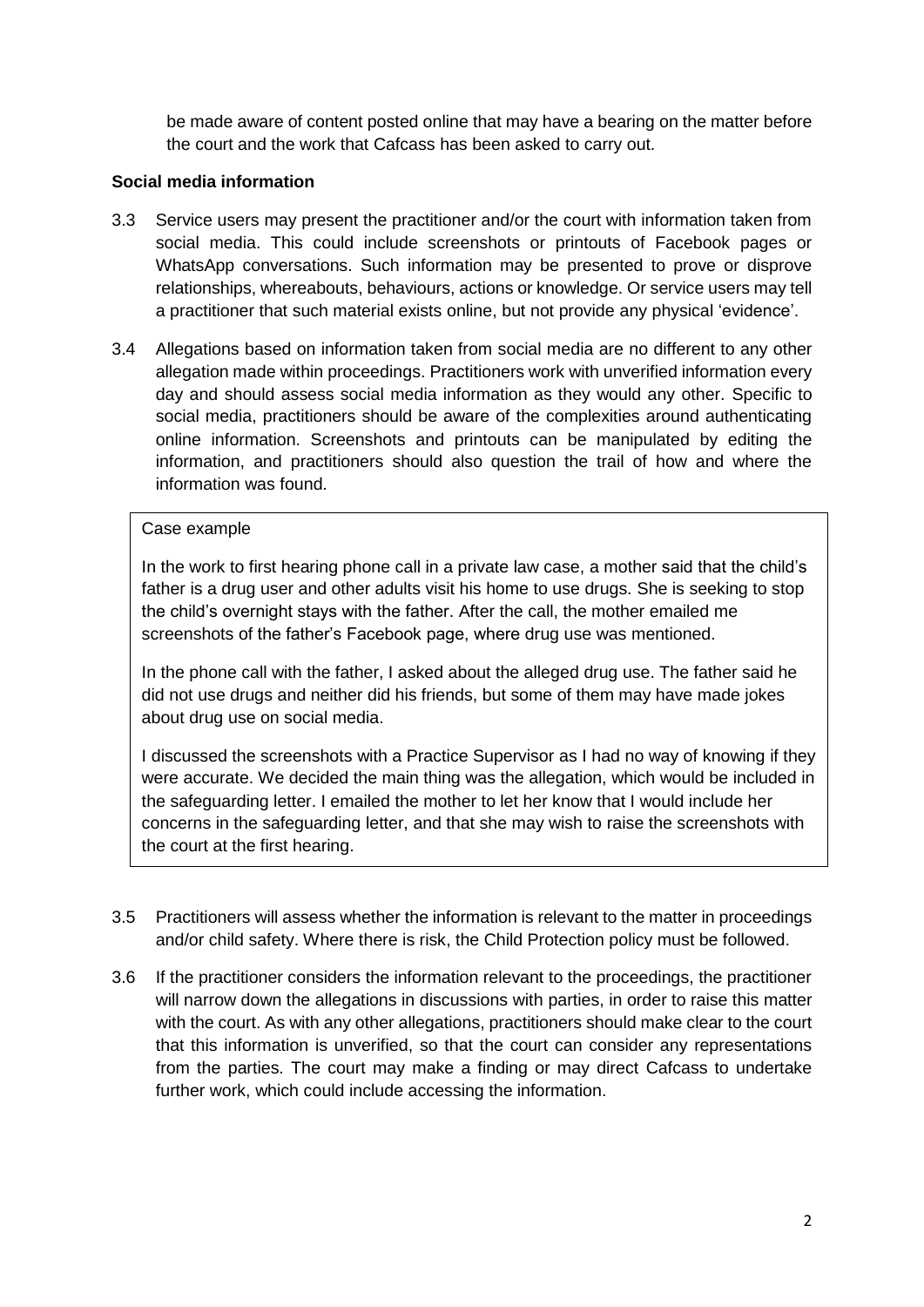### **Accessing social media content**

- 3.7 Practitioners must not use their own personal social media account(s) to access the information of service users.
- 3.8 When a court has directed Cafcass to access social media content online, the practitioner must inform their line manager and forward the request to the Communications team. The Communications team will check to see if the information is publicly accessible and, if so, will provide screenshots to the practitioner for assessment.

### **Contacting parties by social media**

- 3.9 Practitioners must not use their own personal social media account(s) to make public contact with parties or other relevant individuals. Practitioners may wish to use an online messaging application, such as WhatsApp, where this is requested by the child or young person (subject to any age restrictions on that application – for example, WhatsApp can only be used by persons over 13 years of age) or adult. The use of online messaging applications is the same as text messaging; it can be used for 'day to day' communication such as arranging meetings, but should not be used to have case discussions with a child or adult. Guidance on downloading WhatsApp to a Cafcass mobile and the age restrictions for use with children are available [here.](http://intranet4cafcass/departments/Documents/Policy/Social%20media/WhatsApp%20guidance.pdf)
- 3.10 In a small number of cases, the court has considered whether Cafcass or the local authority should use social media to locate a party or other relevant individual. If a court orders Cafcass to undertake such work, the order must be passed to the Communications team, who will discuss with the relevant Assistant Director and Cafcass Legal. In public law cases, the view is generally that this is the responsibility of the local authority.
- 3.11 Cafcass will only make contact with parties or other relevant individuals by social media when this is court ordered.

# **4.0 MONITORING AND REPORTING SOCIAL MEDIA CONTENT**

4.1 Cafcass supports staff to deal with any concerns about social media relevant to their work. This also extends to harassment following involvement in a case.

#### **Social media content about an open case**

- 4.2 There are restrictions on publicly posting information about a family proceedings case. If staff have concerns about a post on social media that relates to a case they are working on - for example something relating to open proceedings or that could identify a child – they should:
	- Consider if it is appropriate to inform the court, and consider informing the parties that this has been done
	- Ask the author to remove the post, though this is a matter of professional judgement
- 4.3 Cafcass Legal and the Communications team can provide further advice if necessary.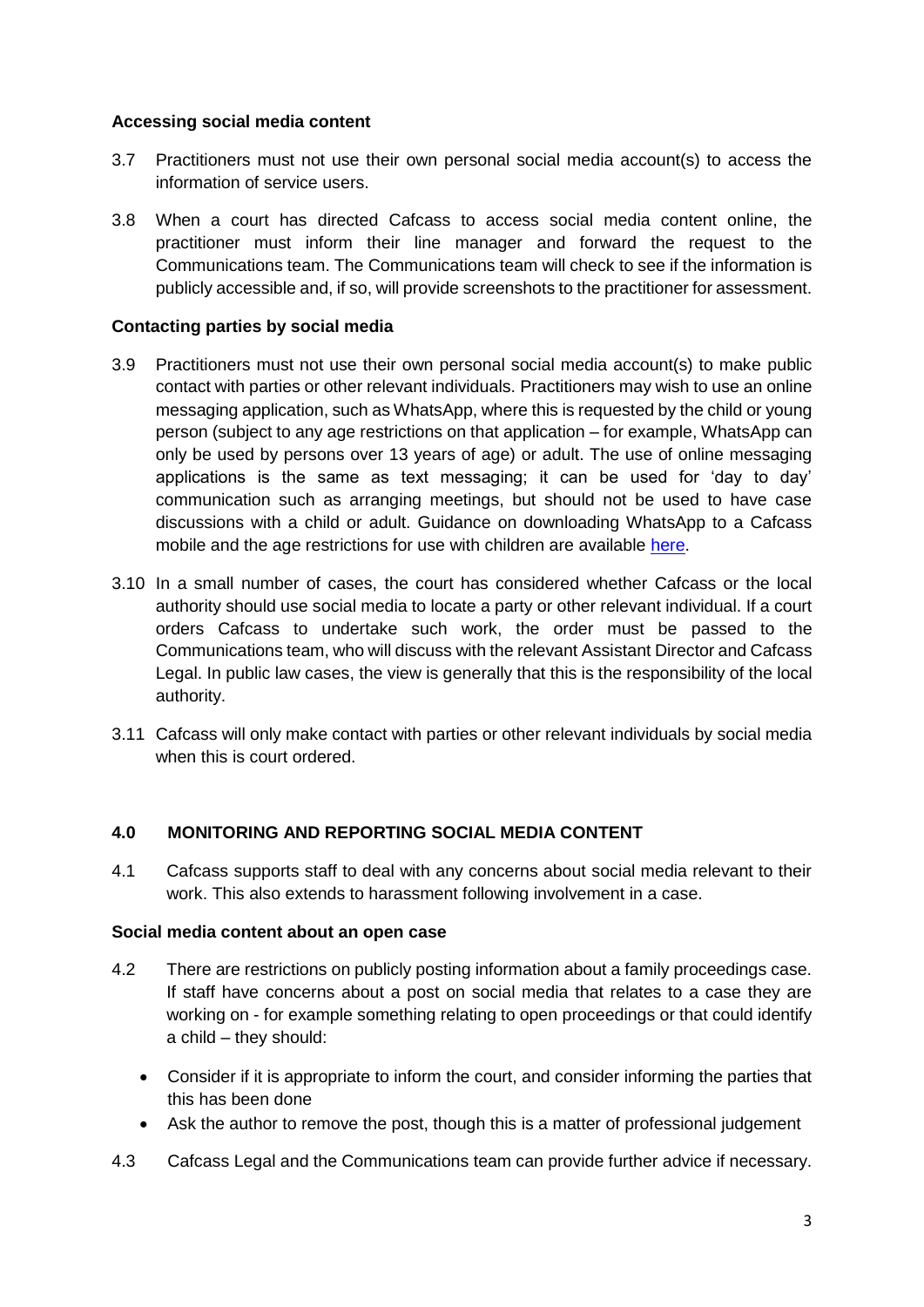### **Threatening or abusive posts about a member of staff**

- 4.4 If any member of staff believes they have been subject to harassment or a specific threat on a social media platform they should inform:
	- Their line manager
	- Their local HR business partner
- 4.5 Further information contained within the guidance on [the management of unacceptable](http://intranet4cafcass/departments/Documents/Estates/Health%20and%20Safety%20Guidance/Guidance%20on%20the%20Management%20of%20Unacceptable%20Behaviour%20-%2016.02.2017.pdf)  [behaviour](http://intranet4cafcass/departments/Documents/Estates/Health%20and%20Safety%20Guidance/Guidance%20on%20the%20Management%20of%20Unacceptable%20Behaviour%20-%2016.02.2017.pdf) (see 4.0 dealing with unacceptable behaviour online). This includes guidance on determining what is opinion or criticism, and what is harassment or threatening behaviour; and the steps for managers to follow when an incident is reported.

#### **Monitoring content online**

4.6 The Communications team will take steps to ensure that any threatening material, or content, which is in breach of the host's standards, is removed from social media/website. Cafcass also has a duty of care to its staff. The Communications team may monitor open sites or groups on social media and record relevant posts, where there is a clear business need due to the impact on staff wellbeing, and when this has been agreed with the relevant Assistant Director and Cafcass Legal.

### **5.0 CORPORATE USE OF SOCIAL MEDIA**

- 5.1 Cafcass manages different social media channels, as part of sharing information about the organisation to wider stakeholders and interested members of the public. Content may include information about:
	- The organisation, including links to news and blogs
	- Information and news relevant to the sector and Cafcass' stakeholders, including events or projects Cafcass is taking part in
	- **•** Recruitment
- 5.2 In the main, social media channels are not avenues for service users and Cafcass to seek or exchange information about cases (see 3.8 and 3.10 for the exception to this).
- 5.3 If case information is disclosed on a Cafcass social media channel it will be removed where possible (on Facebook and LinkedIn) and consideration will be given to any further appropriate action.
- 5.4 All social media channels are monitored and moderated by the Cafcass Communications Team during regular working hours. In exceptional cases, channels may be used outside of office hours such as during events.
- 5.5 [Social media community guidelines](https://www.cafcass.gov.uk/contact-us/cafcass-social-media-community-guidelines.aspx) are available to external audiences, setting out the terms of use for Cafcass' social media channels. Abusive or threatening content will not be engaged with unless there is a safeguarding concern. In these instances Cafcass' health and safety and child protection policies will be followed.